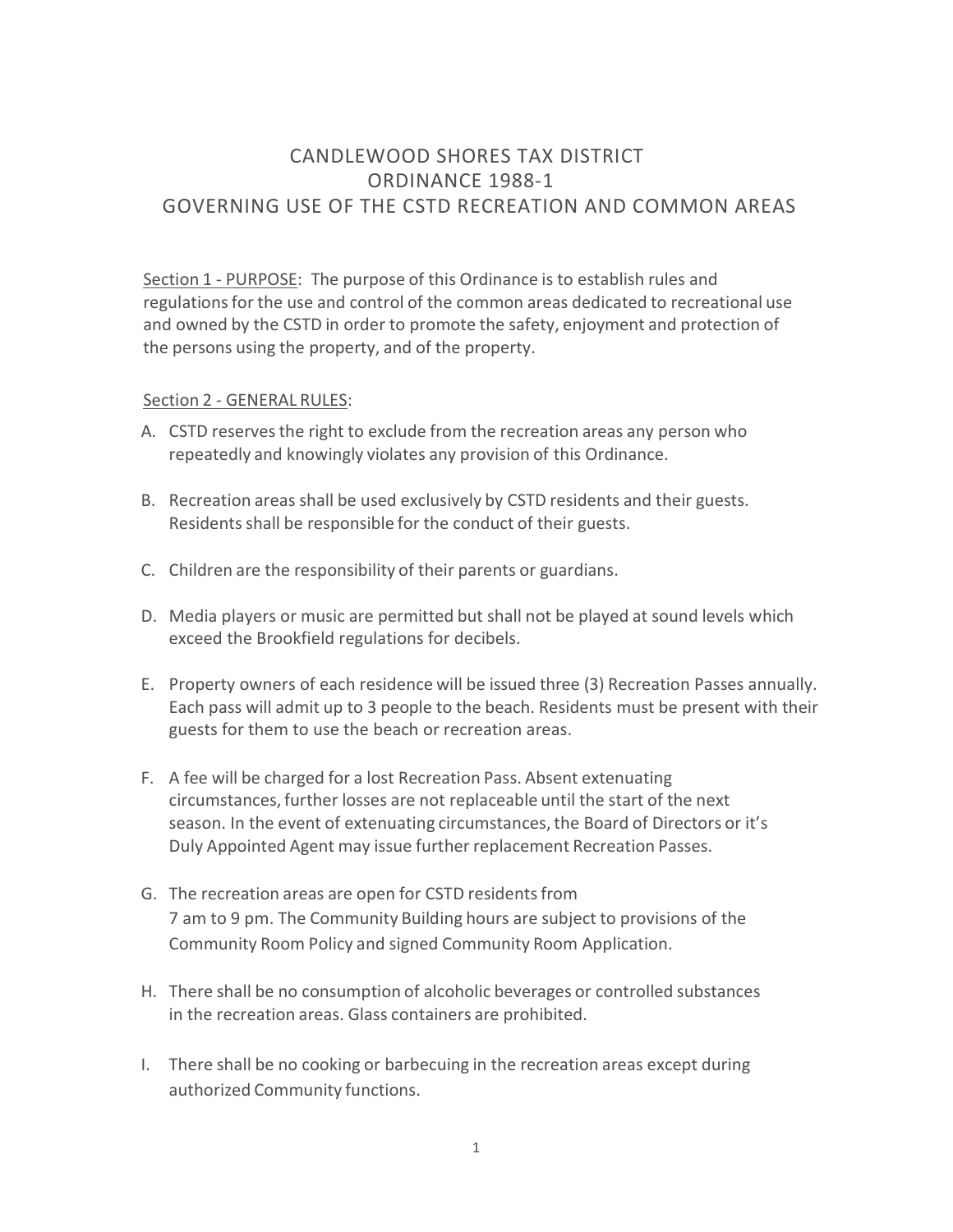- J. All refuse must be disposed of properly in the trash receptacles provided, or removed by those who bring it into the recreation areas. No household garbage shall be deposited in any recreation area trash receptacle. A fine will be charged for failure to dispose of refuse appropriately.
- K. No person shall litter the grounds or waters of the beach and recreation areas. A fine will be charged for littering the recreation and common areas.
- L. No bicycles or recreational vehicles may be ridden within the recreation areas. Wheel chairs and handicap scooters are permitted.
- M. CSTD is not responsible for any personal injuries or personal property damage sustained while using the recreation areas or for the loss of clothing or valuables or any other personal property left or stored within the recreational areas.
- N. No person shall deface, remove, destroy or otherwise injure in any manner whatsoever any structure, rock, tree, flower, shrub, or any other plant life on CSTD Recreation areas or common spaces.
- O. CSTD may employ security for the protection and safety of its residents. The requests and directions of security personnel shall be followed by all residents and their guests at all times.

## Section 3 - BEACH AND SWIM AREA RULES:

- A. All swimming is at the swimmer's own risk. Swimming is allowed in the designated areas only.
- B. When a lifeguard is on duty and blows a whistle, all activities should be stopped and attention directed to the lifeguard.
- C. A lifeguard may request anyone to leave the beach area who is jeopardizing the safety or enjoyment of others. Persons so requested must comply.
- D. Use of the Lifeguard Stand by anyone other than by a Lifeguard is prohibited.
- E. Swimming accessories and flotation devices are permitted only at the discretion of the lifeguard who will take into consideration current beach traffic, weather and water conditions.
- F. No running, pushing or horseplay is allowed on the swim float, boat launching dock or beach area.
- G. Ball playing, frisbee throwing, or similar activities are not permitted in the beach area.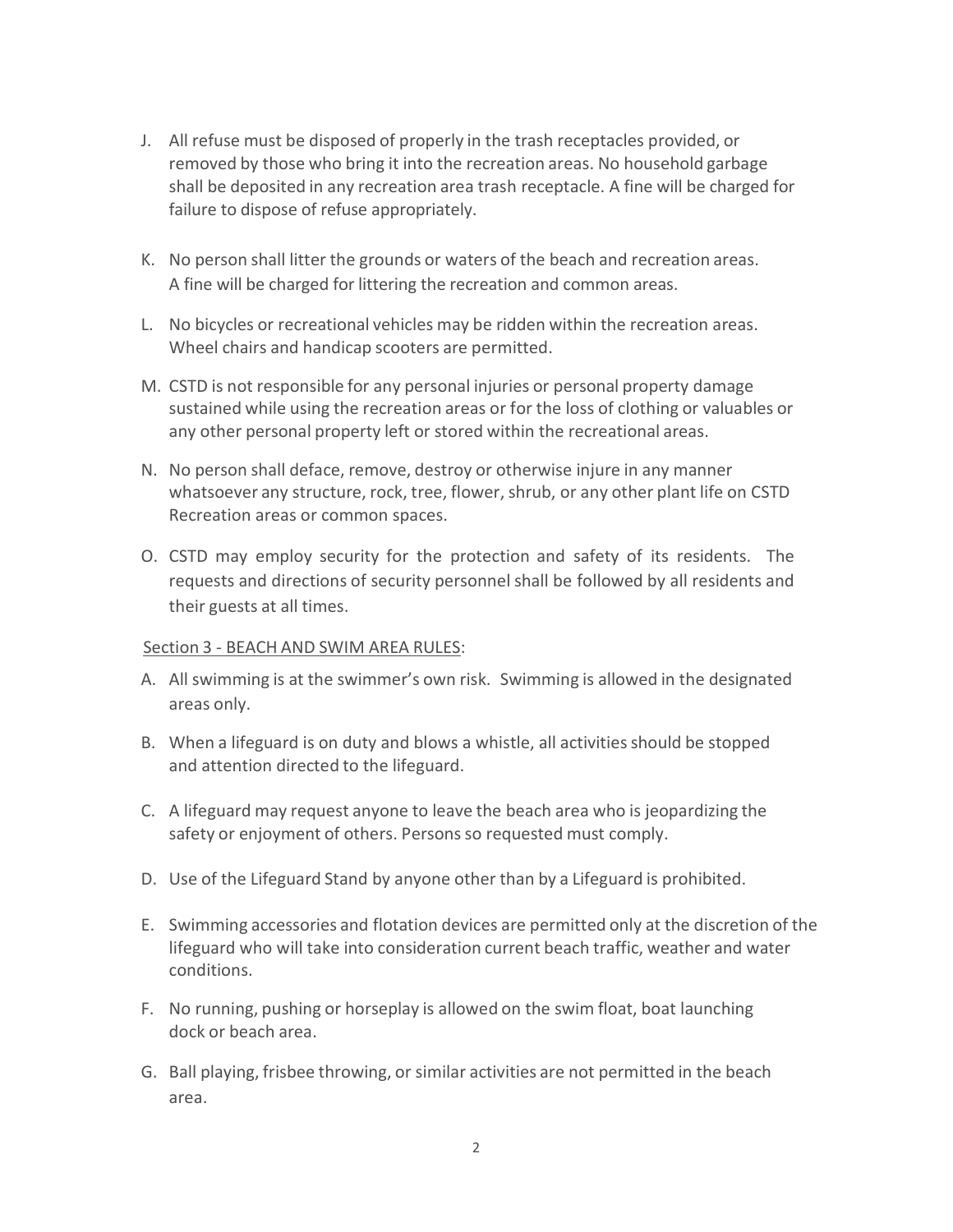- H. Dogs and other pets are not permitted in the beach area.
- I. No one is allowed on the rock jetty.
- J. No swimming is permitted under or at the rear of the swimming platform.
- K. No open fires are allowed on the beach.
- L. Any resident with a group equal to or greater than 10 persons is required to pay for a CSTD certified lifeguard dedicated to that group at their own expense.

#### Section 4 - BOAT RAMP AND LAUNCHING AREA RULES:

- A. The boat ramp is for the exclusive use of the resident of CSTD and Pine Island only.
- B. Vehicles may use the boat ramp only for the launching and retrieving of boats and watercraft. Vehicles and trailers must be parked in the designated area. The following procedures must be applied by when a resident is using the ramp:
	- 1. Immediately after passing through the gate, the boat should be launched as quickly as possible.
	- 2. Before leaving the dock with your boat or after exiting the launch area with your vehicle and boat trailer, the gate must be locked to prevent unauthorized entry.
	- 3. V ehicles must be parked in the designated parking area.
	- 4. The loading dock is to be used only to pick up and discharge of passengers. No boat may be tied up to the dock for more than twenty (20) minutes.
- C. No swimming is permitted in the boat launch area.
- D. Pets and people should give the right of way to all approaching boats.

## Section 5 – BALL FIELD RULES:

- A. Only CSTD residents and their guests may use the ball field. Residents are required to be in attendance during use of the field, and are responsible for the actions of guests.
- B. Any resident with a scheduled activity on the ball field for a group equal to or greater than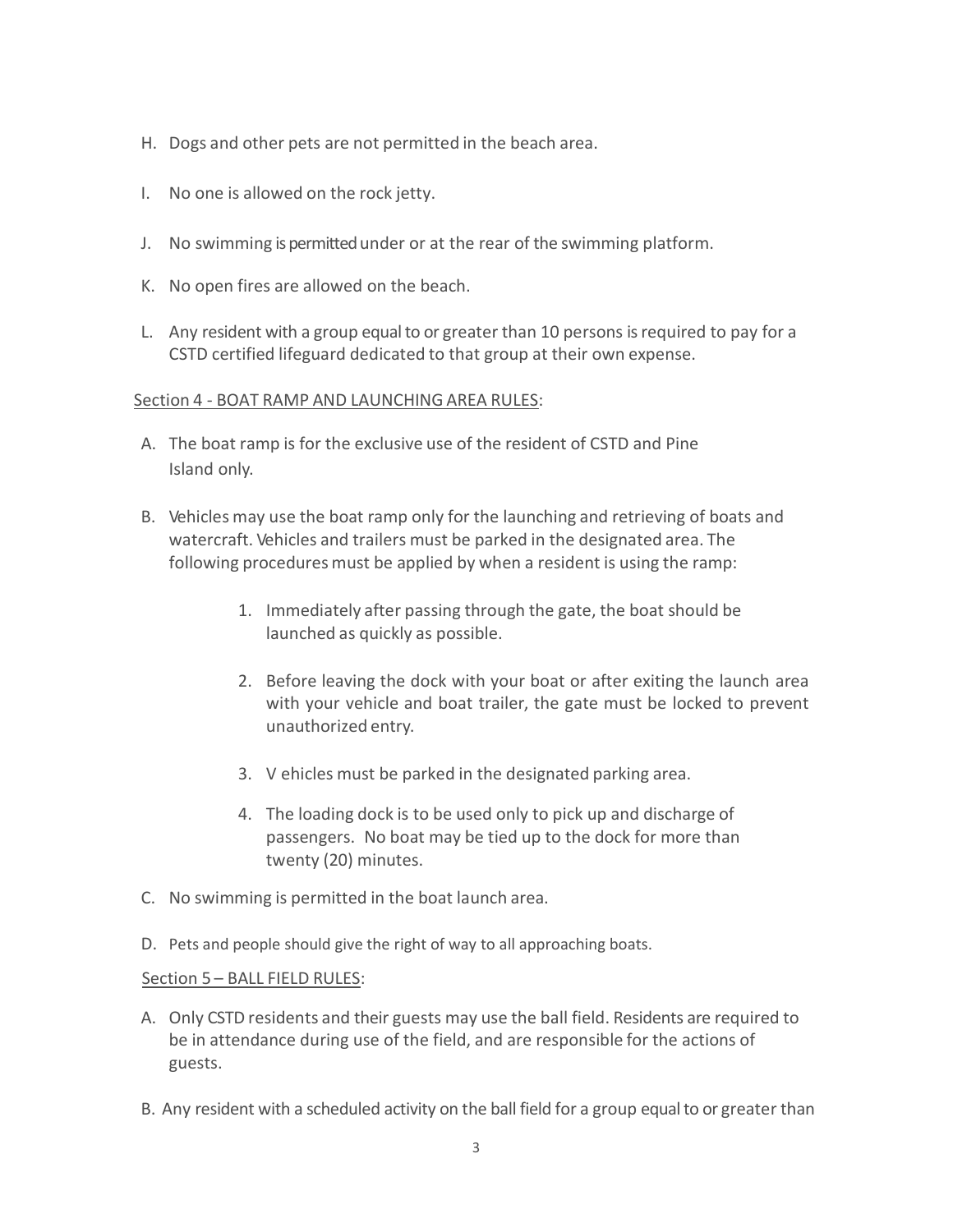10 persons is required to apply for and is required to pay for a CSTD permit at the CSTD office in advance. The permit fee will be returned if the field is in good condition after the event.

C. "Bounce Houses", other jumping equipment or mechanical rides are not permitted on the ball field.

### Section 6 – VIOLATIONS AND PENALTIES:

- A. The penalties for violation of any provision of this Ordinance shall be determined by the CSTD Board and posted to its website.
- B. Each day any such violation is committed or permitted to continue shall constitute a separate offense and shall be punishable as such hereunder.

## Section 7 - DEFINITIONS:

- A. "Recreation areas" are common areas and include the beach, ball field, boat ramp launching area, community building, Cove property, open space on Candlewood Shores Road and all improvements located within these areas.
- B. The "beach" is the property comprised of the grassy area and sandy beach at 176 North Lakeshore Drive and includes the playground facilities.
- C. The "ball field" is the open grassy area at 157 North Lakeshore Drive.
- D. The "boat ramp and launching area" are the access road, ramp and dock located within the area designated as the "beach".
- D. The "community building" is located at 55 Longview Drive.
- E. The "Cove property" is located at 2 North Lakeshore Drive.
- F. The open space on Candlewood Shores Road is located at 9 Candlewood Shores Road.

| DATE ENACTED:   | MAY 21, 1988         |
|-----------------|----------------------|
| DATE PUBLISHED: | <b>JUNE 30, 1988</b> |
| DATE EFFECTIVE: | <b>JULY 15, 1988</b> |

ATTEST: ANN BISENIUS, CLERK CANDLEWOOD SHORES TAX DISTRICT

DATE AMENDED: MARCH 21, 2012 DATE PUBLISHED: April 11, 2012 DATE EFFECTIVE: May 11, 2012

ATTEST: VALERIE SWATZ, CLERK CANDLEWOOD SHORES TAX DISTRICT